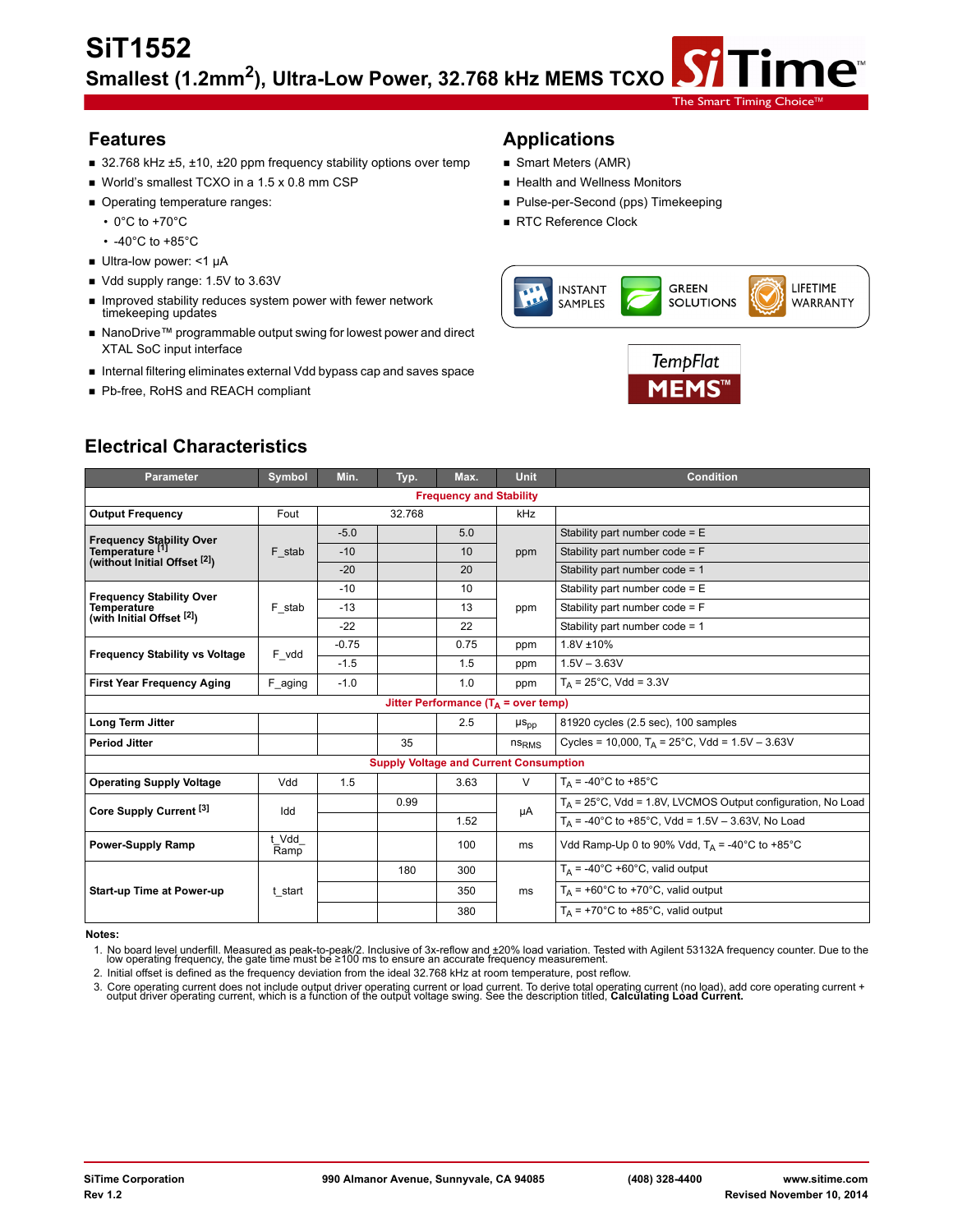

# **Electrical Characteristics (continued)**

| <b>Parameter</b>                                                 | Symbol               | Min.     | Typ.              | Max.                            | <b>Unit</b> | <b>Condition</b>                                                                                                                                                                 |  |  |  |
|------------------------------------------------------------------|----------------------|----------|-------------------|---------------------------------|-------------|----------------------------------------------------------------------------------------------------------------------------------------------------------------------------------|--|--|--|
| <b>Operating Temperature Range</b>                               |                      |          |                   |                                 |             |                                                                                                                                                                                  |  |  |  |
| <b>Commercial Temperature</b>                                    | Op_Temp              | $\Omega$ |                   | 70                              | °C          |                                                                                                                                                                                  |  |  |  |
| <b>Industrial Temperature</b>                                    |                      | $-40$    |                   | 85                              | °C          |                                                                                                                                                                                  |  |  |  |
|                                                                  | <b>LVCMOS Output</b> |          |                   |                                 |             |                                                                                                                                                                                  |  |  |  |
| <b>Output Rise/Fall Time</b>                                     | tr, tf               |          | 100               | 200                             | ns          | 10-90% (Vdd), 15 pF Load                                                                                                                                                         |  |  |  |
|                                                                  |                      |          |                   | 50                              |             | 10-90% (Vdd), 5 pF Load, Vdd ≥ 1.62V                                                                                                                                             |  |  |  |
| <b>Output Clock Duty Cycle</b>                                   | DC                   | 48       |                   | 52                              | %           |                                                                                                                                                                                  |  |  |  |
| <b>Output Voltage High</b>                                       | <b>VOH</b>           | 90%      |                   |                                 | V           | Vdd: 1.5V - 3.63V. $I_{OH}$ = -1 µA, 15 pF Load                                                                                                                                  |  |  |  |
| <b>Output Voltage Low</b>                                        | <b>VOL</b>           |          |                   | 10%                             | V           | Vdd: 1.5V - 3.63V. $I_{\Omega I}$ = 1 µA, 15 pF Load                                                                                                                             |  |  |  |
|                                                                  |                      |          |                   | NanoDrive™ Reduced Swing Output |             |                                                                                                                                                                                  |  |  |  |
| <b>Output Rise/Fall Time</b>                                     | tf, tf               |          |                   | 200                             | ns          | 30-70% (V <sub>OL</sub> N <sub>OH</sub> ), 10 pF Load                                                                                                                            |  |  |  |
| <b>Output Clock Duty Cycle</b>                                   | DC                   | 48       |                   | 52                              | $\%$        |                                                                                                                                                                                  |  |  |  |
| <b>AC-coupled Programmable</b><br><b>Output Swing</b>            | V sw                 |          | $0.20$ to<br>0.80 |                                 | $\vee$      | SiT1552 does not internally AC-couple. This output description<br>is intended for a receiver that is AC-coupled.<br>Vdd: 1.5V - 3.63V, 10 pF Load, $I_{OH}$ / $I_{OI}$ = ±0.2 µA |  |  |  |
| <b>DC-Biased Programmable</b><br>Output Voltage High Range       | VOH                  |          | $0.6$ to<br>1.225 |                                 | V           | Vdd: 1.5V - 3.63V. I <sub>OH</sub> = -0.2 µA, 10 pF Load                                                                                                                         |  |  |  |
| <b>DC-Biased Programmable</b><br><b>Output Voltage Low Range</b> | <b>VOL</b>           |          | $0.35$ to<br>0.80 |                                 | V           | Vdd: 1.5V - 3.63V. $I_{\Omega I}$ = 0.2 µA, 10 pF Load                                                                                                                           |  |  |  |
| <b>Programmable Output Voltage</b><br><b>Swing Tolerance</b>     |                      | $-0.055$ |                   | 0.055                           | V           | $T_A$ = -40°C to +85°C, Vdd = 1.5V to 3.63V.                                                                                                                                     |  |  |  |

# **Pin Configuration**

| <b>CSP</b><br><b>Pin</b> | Symbol     | $II$                   | <b>Functionality</b>                                                                                                                                                                                                                                                                                                                                                                                                          |
|--------------------------|------------|------------------------|-------------------------------------------------------------------------------------------------------------------------------------------------------------------------------------------------------------------------------------------------------------------------------------------------------------------------------------------------------------------------------------------------------------------------------|
| 1.4                      | <b>GND</b> | Power Supply<br>Ground | Connect to ground. All GND pins must be connected to power supply ground. The GND pins<br>can be connected together, as long as both GND pins are connected ground.                                                                                                                                                                                                                                                           |
| 2                        | CLK Out    | OUT                    | Oscillator clock output. When interfacing to an MCU's XTAL, the CLK Out is typically<br>connected to the receiving IC's X IN pin. The SiT1552 oscillator output includes an internal<br>driver. As a result, the output swing and operation is not dependent on capacitive loading.<br>This makes the output much more flexible, layout independent, and robust under changing<br>environmental and manufacturing conditions. |
|                          | Vdd        | Power Supply           | Connect to power supply $1.5V \leq Vdd \leq 3.63V$ . Under normal operating conditions, Vdd does<br>not require external bypass/decoupling capacitor(s). For more information about the internal<br>power-supply filtering, see Power-Supply Noise Immunity section in the detailed description<br>Contact factory for applications that require a wider operating supply voltage range.                                      |

### **CSP Package (Top View)**

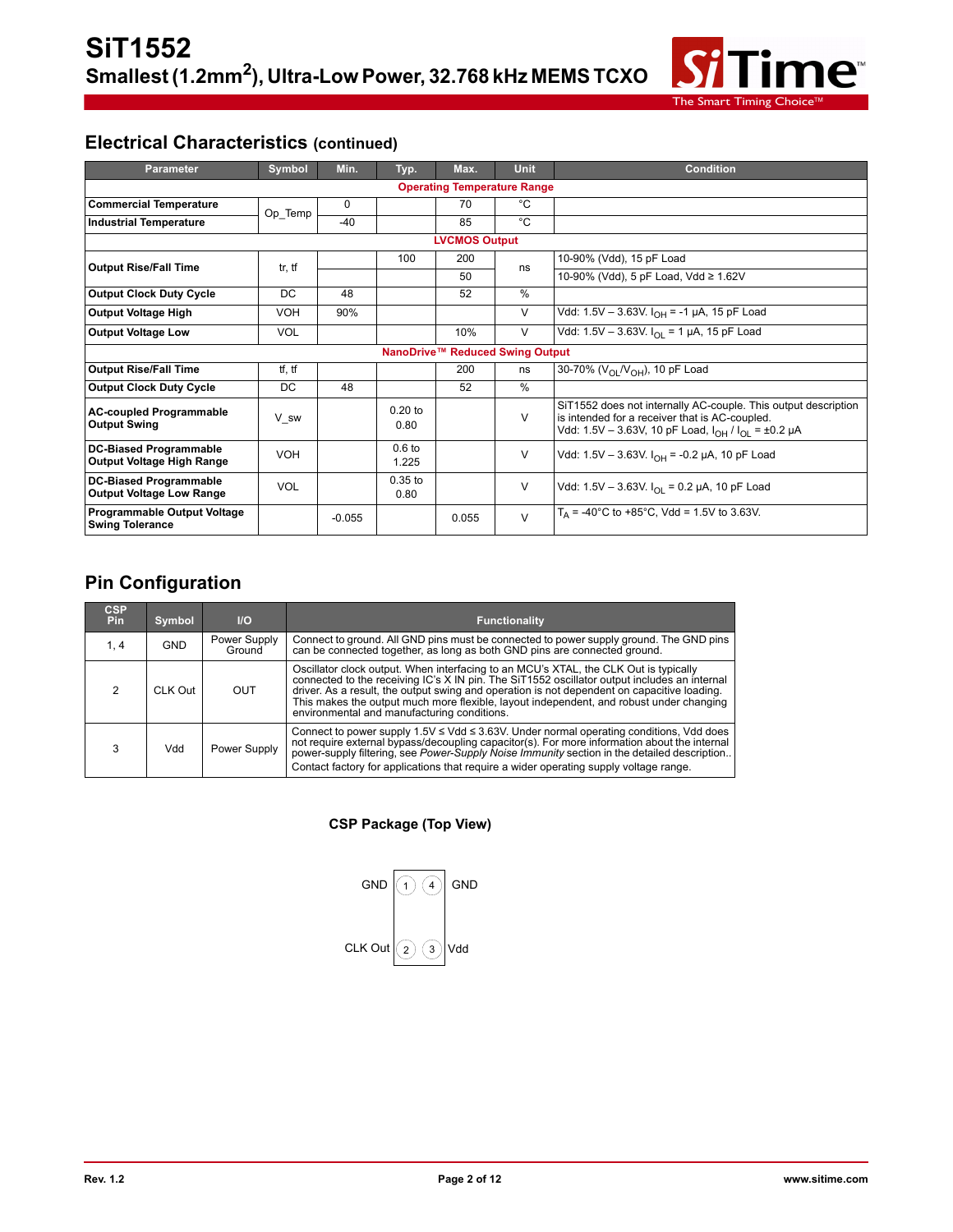

# **System Block Diagram**



### **Absolute Maximum**

Attempted operation outside the absolute maximum ratings cause permanent damage to the part. Actual performance of the IC is only guaranteed within the operational specifications, not at absolute maximum ratings.

| <b>Parameter</b>                                          | <b>Test Condition</b>           | Value                                | <b>Unit</b> |
|-----------------------------------------------------------|---------------------------------|--------------------------------------|-------------|
| <b>Continuous Power Supply Voltage Range (Vdd)</b>        |                                 | $-0.5$ to 3.63                       | V           |
| Short Duration Maximum Power Supply Voltage (Vdd)         | $\leq$ 30 minutes               | 4.0                                  | V           |
| <b>Continuous Maximum Operating Temperature Range</b>     | $Vdd = 1.5V - 3.63V$            | 105                                  | °C          |
| <b>Short Duration Maximum Operating Temperature Range</b> | Vdd = $1.5V - 3.63V$ . ≤30 mins | 125                                  | °C          |
| Human Body Model (HBM) ESD Protection                     | JESD22-A114                     | 3000                                 | V           |
| Charge-Device Model (CDM) ESD Protection                  | JESD22-A115                     | 750                                  | v           |
| Machine Model (MM) ESD Protection                         | JESD22-C101                     | 300                                  | V           |
| Latch-up Tolerance                                        | JESD78 Compliant                |                                      |             |
| <b>Mechanical Shock Resistance</b>                        | Mil 883, Method 2002            | 10.000                               | g           |
| <b>Mechanical Vibration Resistance</b>                    | Mil 883, Method 2007            | 70                                   | g           |
| 1508 CSP Junction Temperature                             |                                 | 150                                  | °C          |
| <b>Storage Temperature</b>                                |                                 | -65 $^{\circ}$ C to 150 $^{\circ}$ C |             |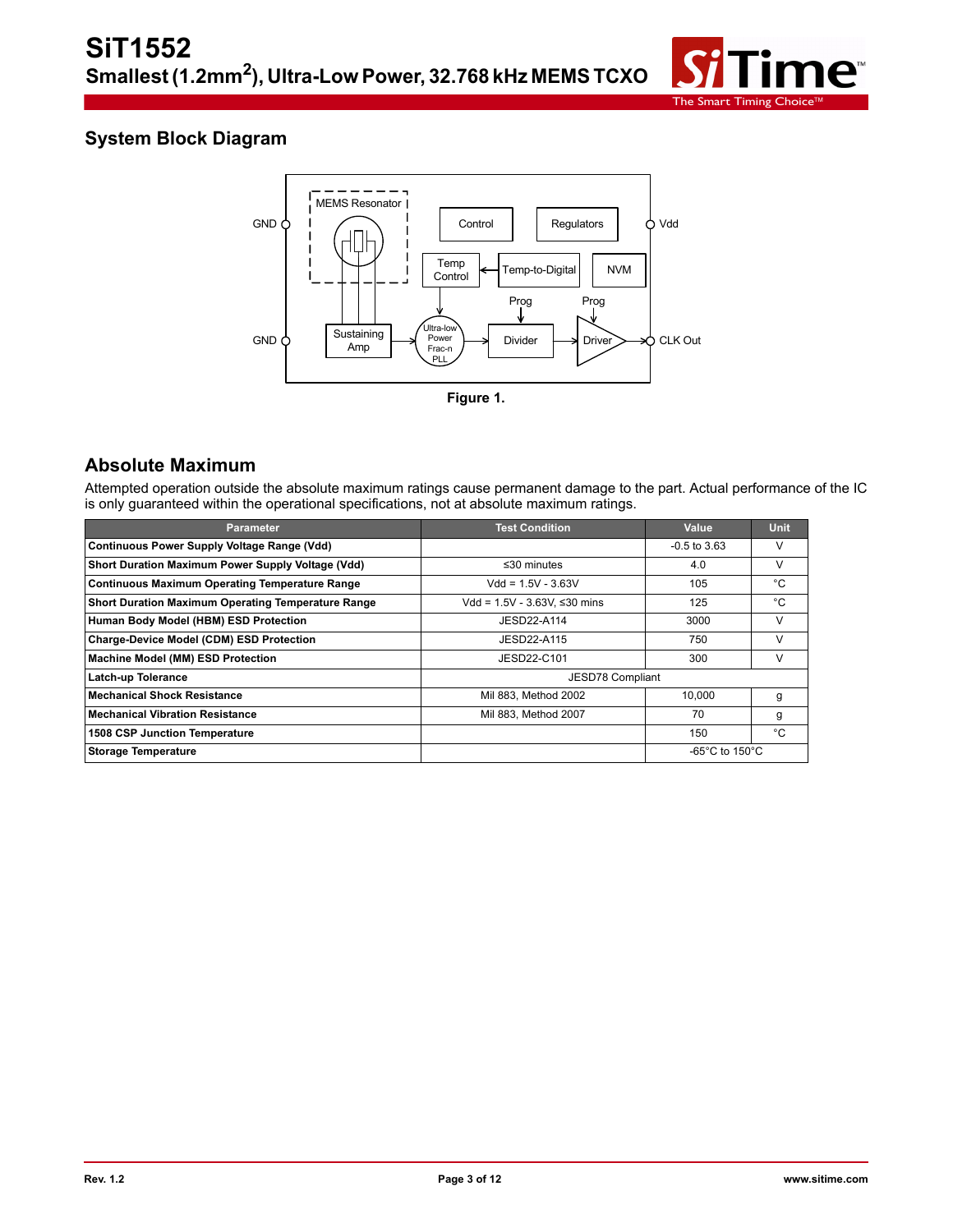

### **Description**

The SiT1552 is an ultra-small and ultra-low power 32.768 kHz TCXO optimized for battery-powered applications. SiTime's silicon MEMS technology enables the first 32 kHz TCXO in the world's smallest footprint and chip-scale packaging (CSP). Typical core supply current is only 1 µA. And unlike standard oscillators, the SiT1552 features NanoDrive™, a factory programmable output that reduces the voltage swing to minimize power.

SiTime's MEMS oscillators consist of MEMS resonators and a programmable analog circuit. Our MEMS resonators are built with SiTime's unique MEMS First™ process. A key manufacturing step is EpiSeal™ during which the MEMS resonator is annealed with temperatures over 1000°C. EpiSeal creates an extremely strong, clean, vacuum chamber that encapsulates the MEMS resonator and ensures the best performance and reliability. During EpiSeal, a poly silicon cap is grown on top of the resonator cavity, which eliminates the need for additional cap wafers or other exotic packaging. As a result, SiTime's MEMS resonator die can be used like any other semiconductor die. One unique result of SiTime's MEMS First and EpiSeal manufacturing processes is the capability to integrate SiTime's MEMS die with a SOC, ASIC, microprocessor or analog die within a package to eliminate external timing components and provide a highly integrated, smaller, cheaper solution to the customer.

### **TCXO Frequency Stability**

The SiT1552 is factory calibrated (trimmed) over multiple temperature points to guarantee extremely tight stability over temperature. Unlike quartz crystals that have a classic tuning fork parabola temperature curve with a 25°C turnover point with a 0.04 ppm/ $C^2$  temperature coefficient, the SiT1552 temperature coefficient is calibrated and corrected over temperature with an active temperature correction circuit. The result is 32 kHz TCXO with extremely tight frequency variation over the -40°C to +85°C temperature range. Contact SiTime for applications that require a wider supply voltage range >3.63V, or lower operating frequency below 32 kHz.

When measuring the SiT1552 output frequency with a frequency counter, it is important to make sure the counter's gate time is  $\geq 100$  ms. The slow frequency of a 32kHz clock will give false readings with faster gate times.

### **Power Supply Noise Immunity**

In addition to eliminating external output load capacitors common with standard XTALs, this device includes special power supply filtering and thus, eliminates the need for an external Vdd bypass-decoupling capacitor to keep the footprint as small as possible. Internal power supply filtering is designed to reject more than ±150 mV noise and frequency components from low frequency to more than 10 MHz.

### **Start-up and Steady-State Supply Current**

The SiT1552 TCXO starts-up to a valid output frequency within 300 ms (180 ms typ). To ensure the device starts-up within the specified limit, make sure the power-supply ramps-up in approximately 10 - 20 ms (to within 90% of Vdd).

During initial power-up, the SiT1552 power-cycles internal blocks, as shown in the power-supply start-up and steady state plot in the *Typical Operating Curves* section. Power-up and initialization is typically 200 ms, and during that time, the peak supply current reaches 28 µA as the internal capacitors are charged, then sequentially drops to its 990 nA steady-state current. During steady-state operation, the internal temperature compensation circuit turns on every 350 ms for a duration of approximately 10 ms.

### **Output Voltage**

The SiT1552 has two output voltage options. One option is a standard LVCMOS output swing. The second option is the NanoDrive reduced swing output. Output swing is customer specific and Factory programmed between 200 mV and 800 mV. For DC-coupled applications, output V<sub>OH</sub> and V<sub>OL</sub> are individually factory programmed to the customers' requirement. V<sub>OH</sub> programming range is between 600 mV and 1.225V in 100 mV increments. Similarly,  $V_{\text{OI}}$  programming range is between 350 mV and 800 mV. For example; a PMIC or MCU is internally 1.8V logic compatible, and requires a 1.2V  $V_{\text{IH}}$  and a 0.6V  $V_{\text{IL}}$ . Simply select SiT1552 NanoDrive factory programming code to be "D14" and the correct output thresholds will match the downstream PMIC or MCU input requirements. Interface logic will vary by manufacturer and we recommend that you review the input voltage requirements for the input interface.

For DC-biased NanoDrive output configuration, the minimum  $V_{\text{OL}}$  is limited to 350mV and the maximum allowable swing  $(V_{OH} - V_{OL})$  is 750mV. For example, 1.1V V<sub>OH</sub> and 400mV V<sub>OL</sub> is acceptable, but 1.2V  $V_{OH}$  and 400 mV  $V_{OH}$  is not acceptable.

When the output is interfacing to an XTAL input that is internally AC-coupled, the SiT1552 output can be Factory programmed to match the input swing requirements. For example, if a PMIC or MCU input is internally AC-coupled and requires an 800mV swing, then simply choose the SiT1552 NanoDrive programming code "AA8" in the part number. It is important to note that the SiT1552 does not include internal AC-coupling capacitors. Please see the *Part Number Ordering* section at the end of the datasheet for more information about the part number ordering scheme.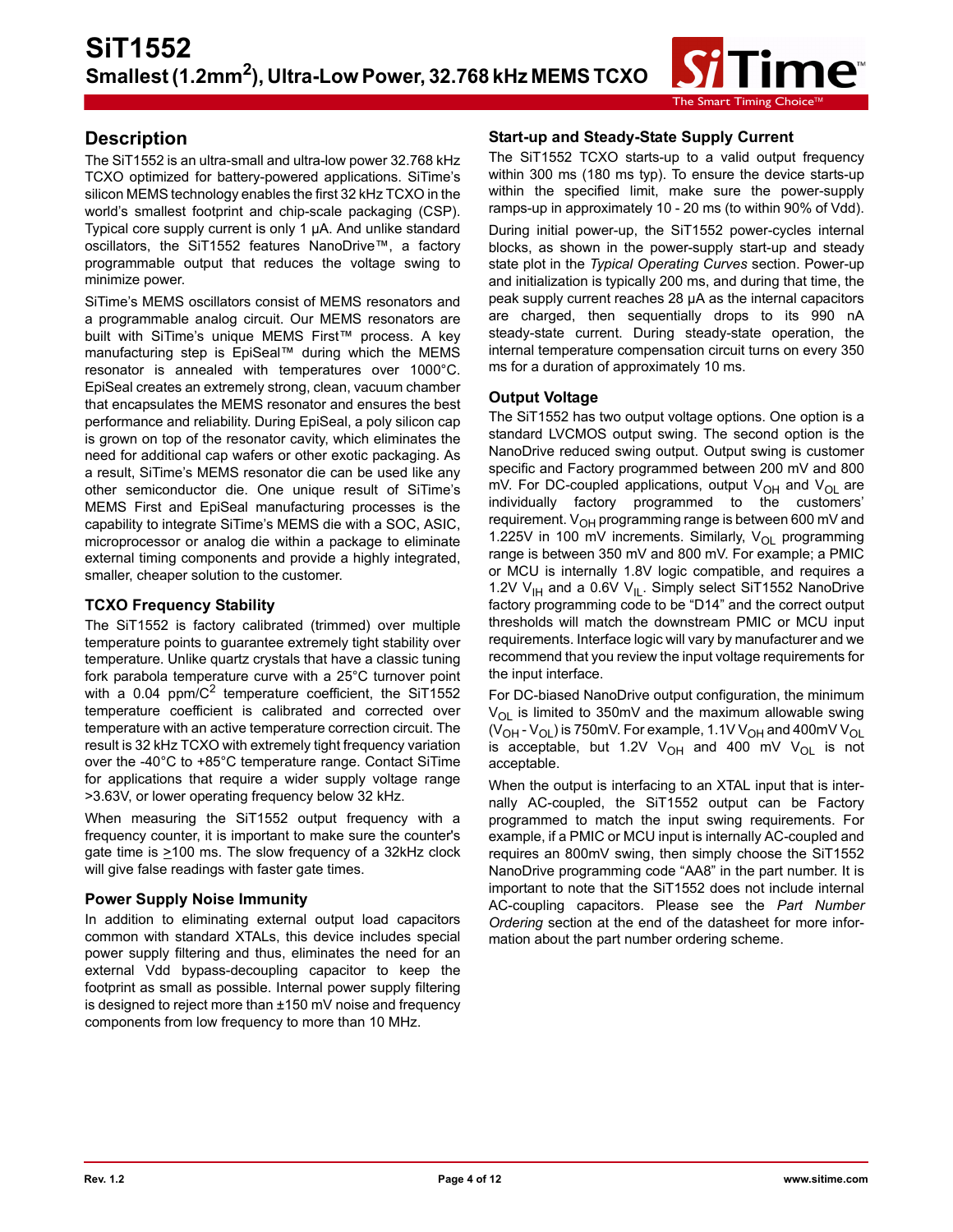

### **SiT1552 NanoDrive**™

Figure 2 shows a typical output waveform of the SiT1552 (into a 10 pF load) when factory programmed for a 0.70V swing and DC bias  $(V_{OH}/V_{OL})$  for 1.8V logic:

### *Example:*

- NanoDrive part number coding: D14. Example part number: SiT1552AI-JE-D14-32.768
- $V_{OH} = 1.1V$ ,  $V_{OH} = 0.4V$  (V<sub>sw</sub> = 0.70V)



**Figure 2. SiT1552AI-JE-D14-32.768 Output Waveform (10 pF Load)**

Table 1 shows the supported NanoDrive  $V_{OH}$ ,  $V_{OL}$  factory programming options.

| Table 1. Acceptable V <sub>OH</sub> /V <sub>OL</sub> NanoDrive Levels |  |
|-----------------------------------------------------------------------|--|
|-----------------------------------------------------------------------|--|

| V <sub>OL</sub> /V <sub>OH</sub> | 1.225           | 1.100           | 1.000           | 0.900 | 0.800 | 0.700 | 0.600 |
|----------------------------------|-----------------|-----------------|-----------------|-------|-------|-------|-------|
| 0.800                            | D <sub>28</sub> | D <sub>18</sub> | <b>D08</b>      |       |       |       |       |
| 0.700                            | D <sub>27</sub> | D <sub>17</sub> | <b>D07</b>      | D97   |       |       |       |
| 0.525                            | D <sub>26</sub> | D <sub>16</sub> | <b>D06</b>      | D96   | D86   |       |       |
| 0.500                            | D <sub>25</sub> | D <sub>15</sub> | <b>D05</b>      | D95   | D85   | D75   |       |
| 0.400                            |                 | D <sub>14</sub> | D <sub>04</sub> | D94   | D84   | D74   | D64   |
| 0.350                            |                 | D <sub>13</sub> | D <sub>03</sub> | D93   | D83   | D73   | D63   |

Table 2 shows the supported AC coupled Swing levels. The "AC-coupled" terminology refers to the programming description for applications where the downstream chipsets includes an internal AC-coupling capacitor, and therefore, only the output swing is important and  $V_{OH}/V_{OL}$  is not relevant. For

these applications, refer to Table 2 for the acceptable voltage swing options.

#### **Table 2. Acceptable NanoDrive Voltage Swing Options (for downstream AC-coupled receivers)**

| Swing 0.800 0.700 0.600 0.500 0.400 0.300 0.250 0.200                                                                |  |  |  |  |
|----------------------------------------------------------------------------------------------------------------------|--|--|--|--|
| $\mid$ Output $\mid$ AA8 $\mid$ AA7 $\mid$ AA6 $\mid$ AA5 $\mid$ AA4 $\mid$ AA3 $\mid$ AA2 $\mid$ AA1 $\mid$<br>Code |  |  |  |  |

### *Example:*

- NanoDrive part number coding: AA2. Example part number: SiT1552AI-JE-**AA2**-32.768
- Output voltage swing: 0.250V

The values listed in Tables 1 and -2 are nominal values at 25°C and will exhibit a tolerance of ±55 mV across Vdd and -40°C to 85°C operating temperature range.

# **SiT1552 Full Swing LVCMOS Output**



**Figure 3. LVCMOS Waveform (Vdd = 1.8V) into 15 pF Load**

### *Example:*

- LVCMOS output part number coding is always **DCC**
- Example part number: SiT1552AI-JE-DCC-32.768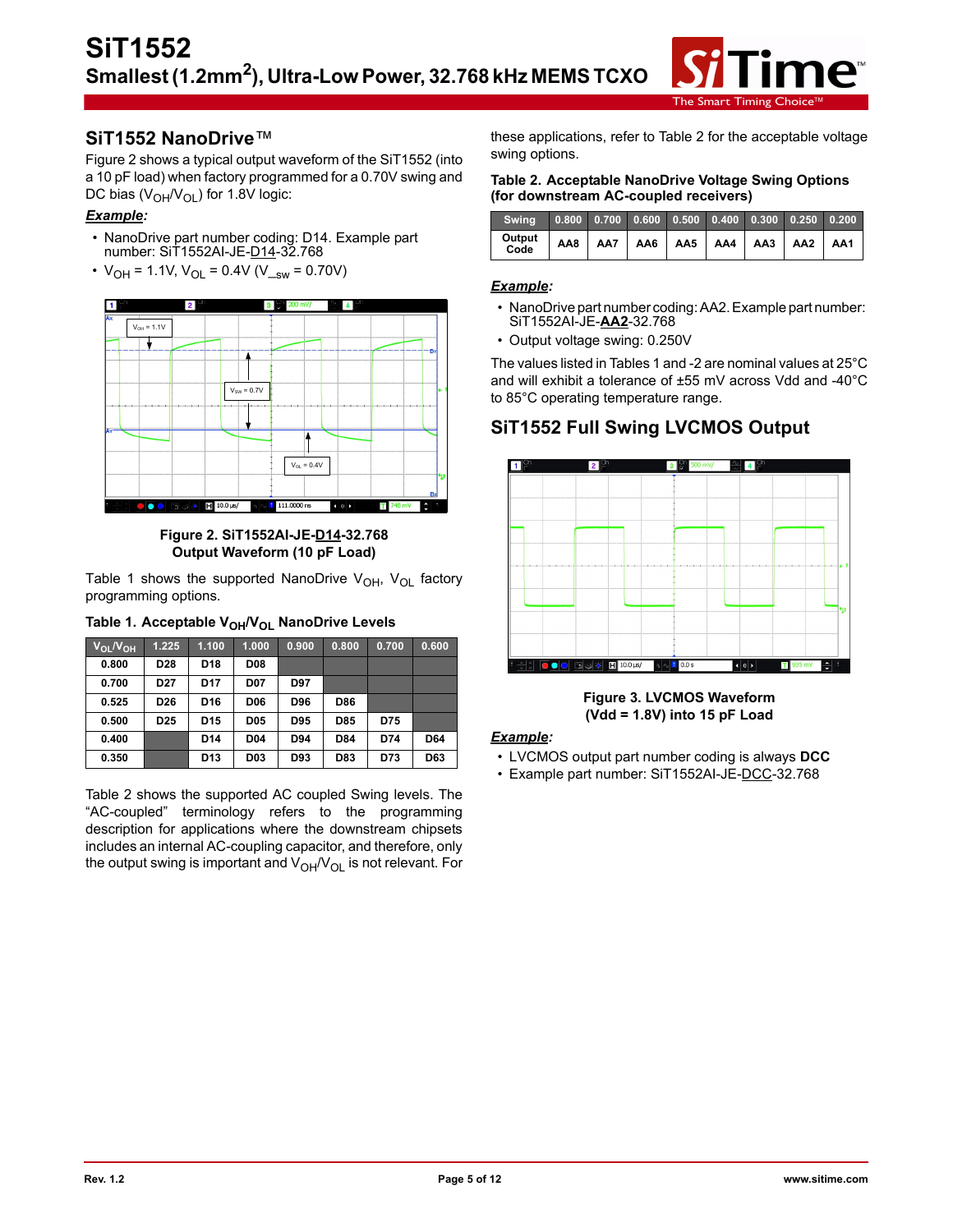

# **Calculating Load Current**

### **No Load Supply Current**

When calculating no-load power for the SiT1552, the core and output driver components need to be added. Since the output voltage swing can be programmed to minimize load current, the output driver current is variable. Therefore, no-load operating supply current is broken into two sections; core and output driver. The equation is as follows:

Total Supply Current (no load) = Idd Core + Idd Output Driver

#### *Example 1: Full-swing LVCMOS*

- $\cdot$  Vdd = 1.8V
- $\cdot$  Idd Core = 990nA (typ)
- Vout<sub>pp</sub> =  $1.8V$
- Idd Output Driver: (Cdriver)(Vout)(Fout) =  $(3.5pF)(1.8V)(32768Hz) = 206nA$

Supply Current =  $990nA + 206nA = 1.2\mu A$ 

#### *Example 2: NanoDrive Reduced Swing*

- $\cdot$  Vdd = 1.8V
- $\cdot$  Idd Core = 990nA (typ)
- Vout<sub>pp</sub> (Programmable) =  $V_{OH} V_{OL} = 1.1V 0.6V = 500mV$
- Idd Output Driver: (Cdriver)(Vout)(Fout) =  $(3.5pF)(0.50V)(32768Hz) = 57nA$

Supply Current =  $990nA + 57nA = 1.05\mu A$ 

### **Total Supply Current with Load**

To calculate the total supply current, including the load, follow the equation listed below. Note the 30% reduction in power with NanoDrive.

Total Current = Idd Core + Idd Output Driver + Load Current

#### *Example 1: Full-swing LVCMOS*

- $\cdot$  Vdd = 1.8V
- Idd Core = 990nA
- Load Capacitance = 10pF
- Idd Output Driver: (Cdriver)(Vout)(Fout) =  $(3.5pF)(1.8V)(32768Hz) = 206nA$
- Load Current: (10pF)(1.8V)(32768Hz) = 590nA
- Total Current = 990nA + 206nA + 590nA = 1.79µA

#### *Example 2: NanoDrive Reduced Swing*

- $\cdot$  Vdd = 1.8V
- Idd Core = 990nA
- Load Capacitance = 10pF
- Vout<sub>pp</sub> (Programmable):  $V_{OH} V_{OL} = 1.1V 0.6V = 500mV$
- Idd Output Driver: (Cdriver)(Vout)(Fout) =  $(3.5pF)(0.5V)(32768Hz) = 57nA$
- Load Current: (10pF)(0.5V)(32768Hz) = 164nA
- $\cdot$  Total Current = 990nA + 57nA + 164nA = 1.2µA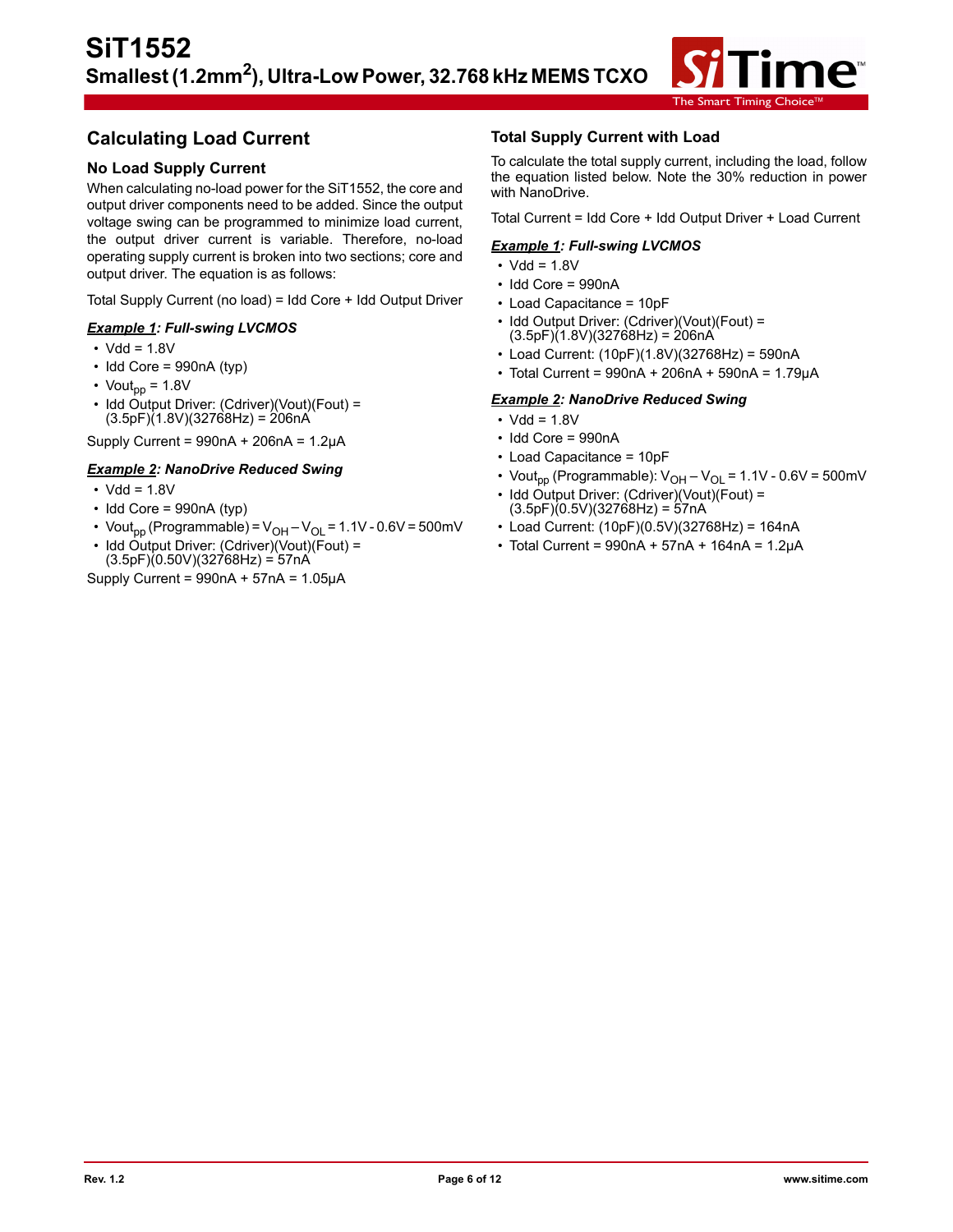

# **Typical Operating Curves**

 $(T_A = 25^\circ \text{C}, \text{Vdd} = 1.8 \text{V}, \text{ unless otherwise stated})$ 



**Core Current Over Temperature**









**Output Stage Current Over Temperature (NanoDrive Output)**



### **Start-up and Steady-State Current Profile**

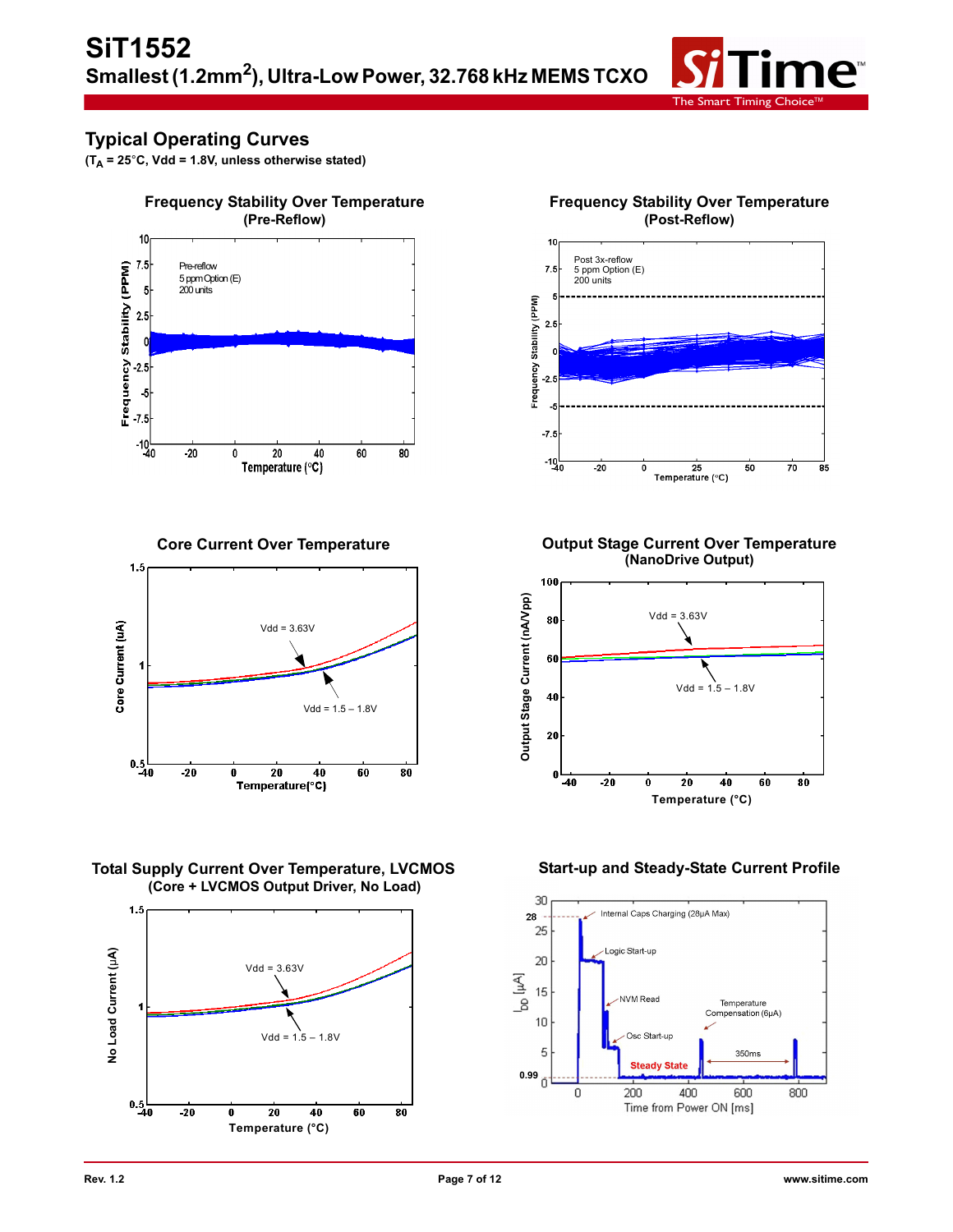



**NanoDrive™ Output Waveform**  (V<sub>OH</sub> = 1.2V, V<sub>OL</sub> = 0.4V, 10 pF Load;<br>SiT1552AI-JE-D14-32.768)

 $-10^{1}_{0}$ 

50

100

Time (s)



**LVCMOS Output Waveform**  (Vswing = 1.8V, SiT1552AI-JE-DCC-32.768, 10 pF Load)

250

200

150

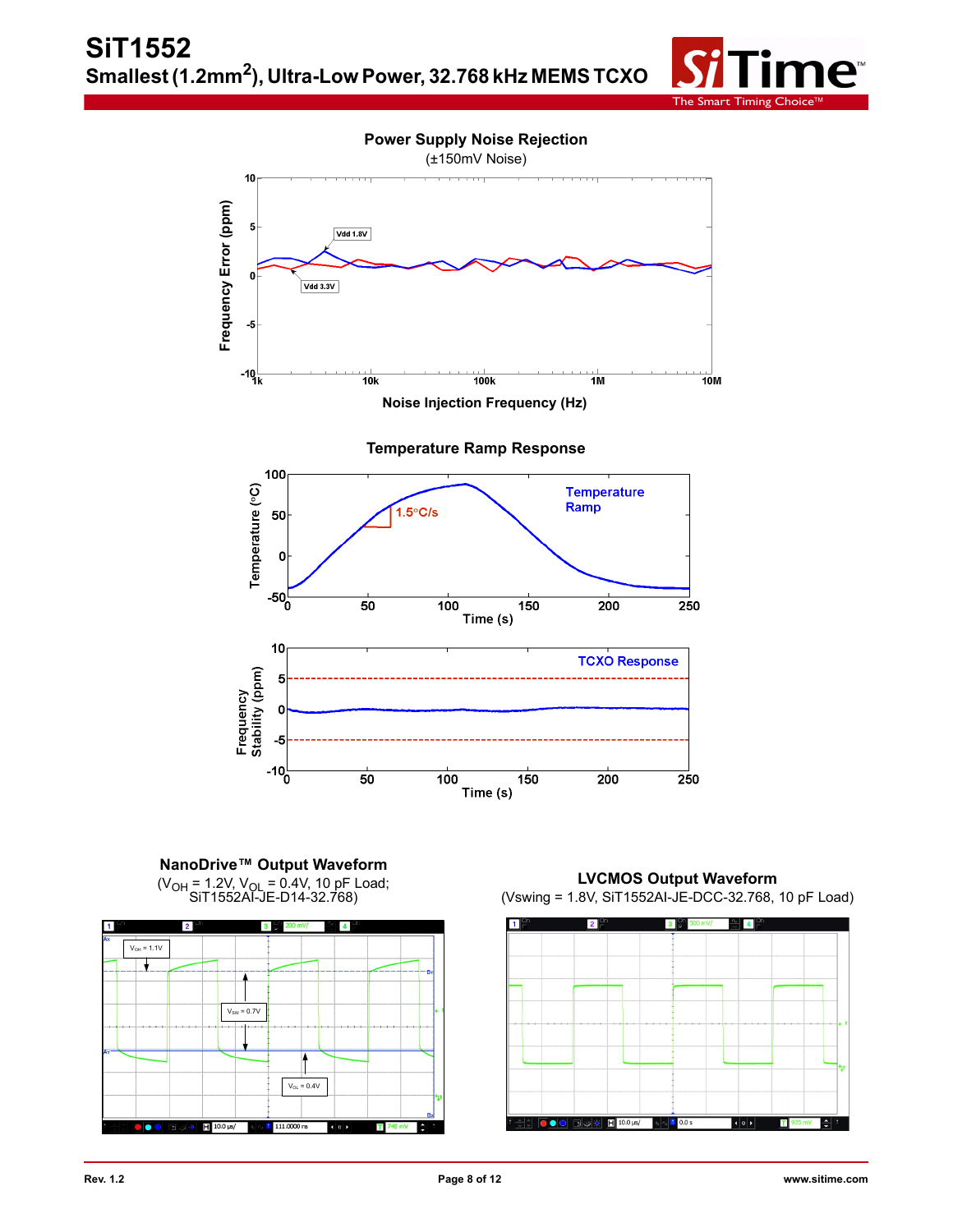

### **Dimensions and Patterns**

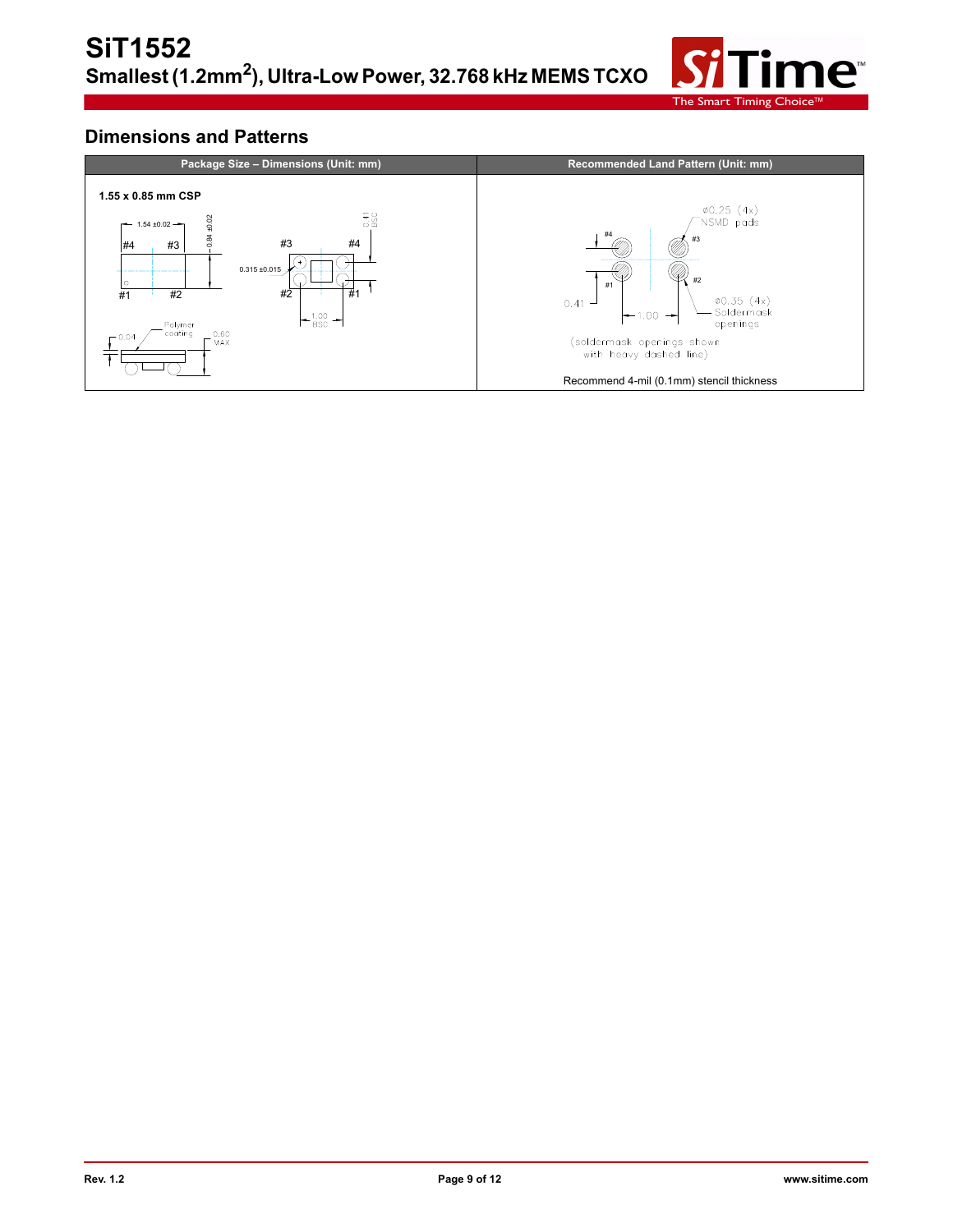

### **Manufacturing Guidelines**

1) No Ultrasonic Cleaning: Do not subject the SiT1552 to an ultrasonic cleaning environment. Permanent damage or long term reliability issues to the MEMS structure may occur.

2) Do not apply underfill to the SiT1552. The device will not meet the frequency stability specification if underfill is applied.

3) Reflow profile, per JESD22-A113D.

4) For additional manufacturing guidelines and marking/tape-reel instructions, click on the following link: [http://www.sitime.com/component/docman/doc\\_download/243-manufacturing-notes-for-sitime-oscillators](http://www.sitime.com/component/docman/doc_download/243-manufacturing-notes-for-sitime-oscillators)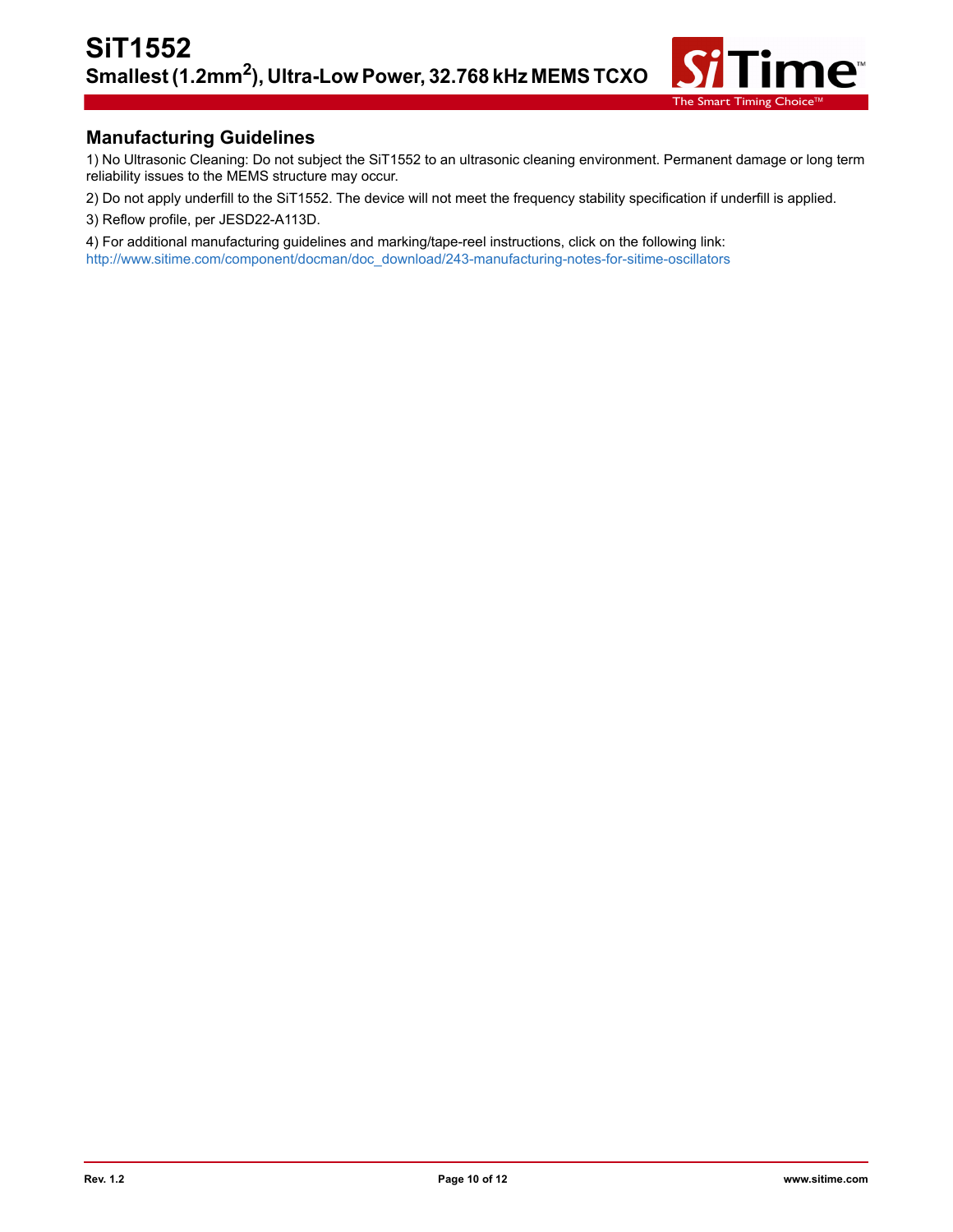

### **Ordering Information**

Part number characters in blue represent the customer specific options. The other characters in the part number are fixed.



The following examples illustrate how to select the appropriate part number scheme:

#### *Example: SiT1552AI-JE-DCC-32.768*

- Industrial temperature range
- CSP package
- 5 ppm frequency stability over temp
- Output requirements:
	- a) Output frequency = 32.768 kHz
	- b) "D" = DC-coupled receiver
	- c) "C" = LVCMOS output swing
	- d) "C" = LVCMOS output swing